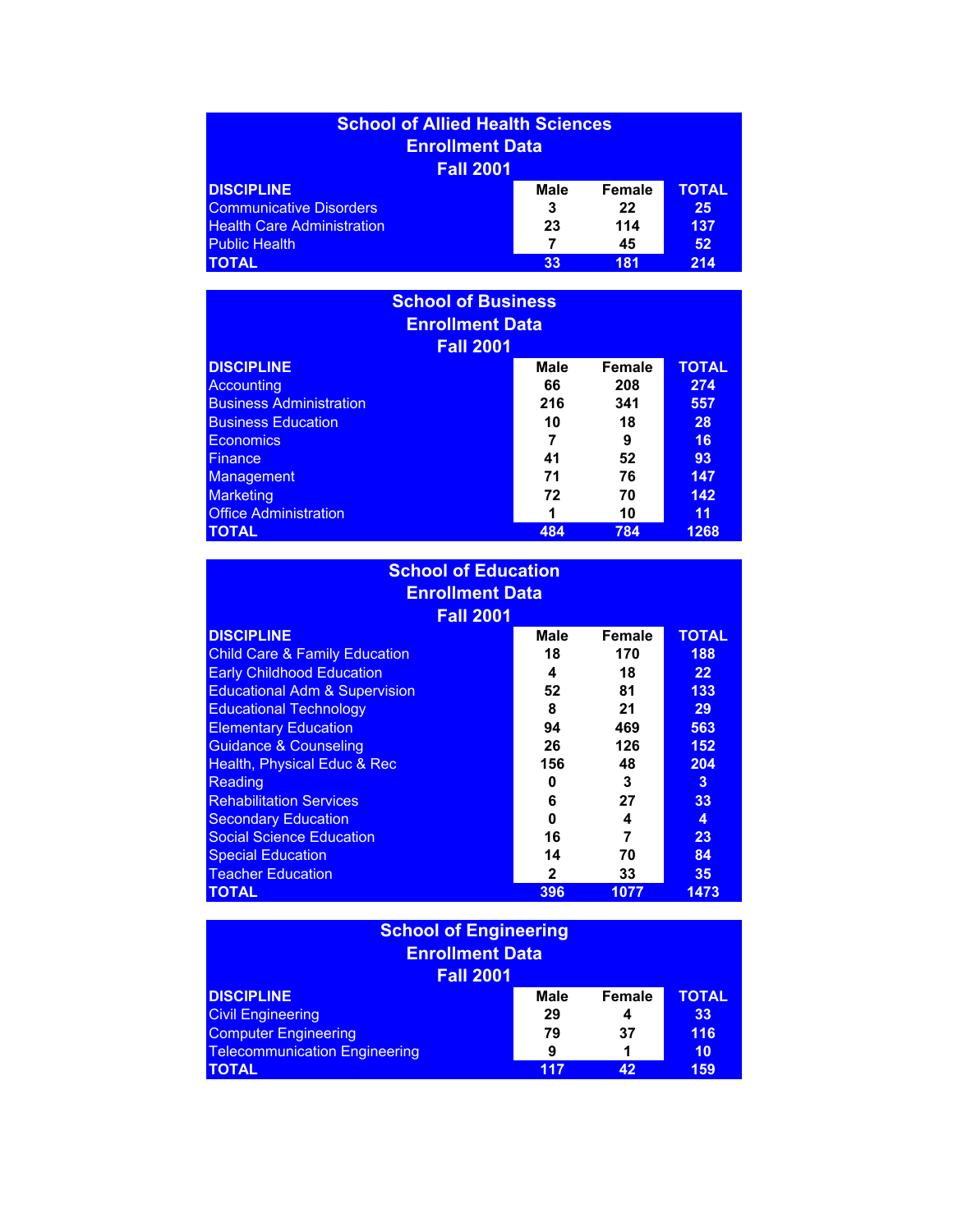| <b>School of Liberal Arts</b>             |              |         |                 |
|-------------------------------------------|--------------|---------|-----------------|
| <b>Enrollment Data</b>                    |              |         |                 |
| <b>Fall 2001</b>                          |              |         |                 |
| <b>DISCIPLINE</b>                         | <b>Male</b>  | Female  | <b>TOTAL</b>    |
| Art                                       | 51           | 29      | 80              |
| <b>Clinical Psychology</b>                | 9            | 20      | 29              |
| <b>Criminal Justice &amp; Corr Srvs</b>   | 114          | 138     | 252             |
| Criminology                               | 9            | 15      | 24              |
| <b>English</b>                            | 36           | 136     | 172             |
| <b>Foreign Languages</b>                  | $\mathbf{2}$ | 4       | 6               |
| <b>History</b>                            | 38           | 23      | 61              |
| <b>Mass Communications</b>                | 102          | 142     | 244             |
| <b>Music (Piano Performance)</b>          | 8            | 4       | 12 <sub>2</sub> |
| <b>Music Education</b>                    | 62           | 26      | 88              |
| <b>Political Science</b>                  | 45           | 75      | 120             |
| Psychology                                | 47           | 197     | 244             |
| <b>Public Administration</b>              | 16           | 18      | 34              |
| <b>Public Policy &amp; Administration</b> | 8            | 24      | 32              |
| Sociology                                 | 23           | 42      | 65              |
| <b>Speech</b>                             | 16           | 67      | 83              |
| <b>Urban &amp; Regional Planning</b>      | 10           | 12      | 22              |
| <b>Urban Studies</b>                      | 4            | $12 \,$ | 16              |
| <b>TOTAL</b>                              | 600          | 984     | 1584            |

| <b>School of Science &amp; Technology</b> |      |        |              |
|-------------------------------------------|------|--------|--------------|
| <b>Enrollment Data</b>                    |      |        |              |
| <b>Fall 2001</b>                          |      |        |              |
| <b>DISCIPLINE</b>                         | Male | Female | <b>TOTAL</b> |
| <b>Biology</b>                            | 155  | 453    | 608          |
| Chemistry                                 | 28   | 35     | 63           |
| <b>Computer Science</b>                   | 255  | 178    | 433          |
| <b>Environmental Science</b>              | 17   | 18     | 35           |
| <b>Hazardous Materials Mngt</b>           | 5    | 4      | 9            |
| <b>Industrial Arts Education</b>          | 9    | 7      | 16           |
| <b>Industrial Technology</b>              | 179  | 57     | 236          |
| <b>Mathematics</b>                        | 28   | 13     | 41           |
| <b>Mathematics Education</b>              | 11   | 15     | 26           |
| Meteorology                               | 9    | 14     | 23           |
| <b>Physics</b>                            | 6    | 5      | 11           |
| <b>Science Education</b>                  | 1    | 2      | 3            |
| <b>TOTAL</b>                              | 703  | 801    | 1504         |

| <b>School of Social Work</b><br><b>Enrollment Data</b><br><b>Fall 2001</b> |             |        |              |  |
|----------------------------------------------------------------------------|-------------|--------|--------------|--|
| <b>DISCIPLINE</b>                                                          | <b>Male</b> | Female | <b>TOTAL</b> |  |
| <b>Social Work</b>                                                         | 50          | 331    | 381          |  |
| <b>TOTAL</b>                                                               | 50          | 331    | 381          |  |